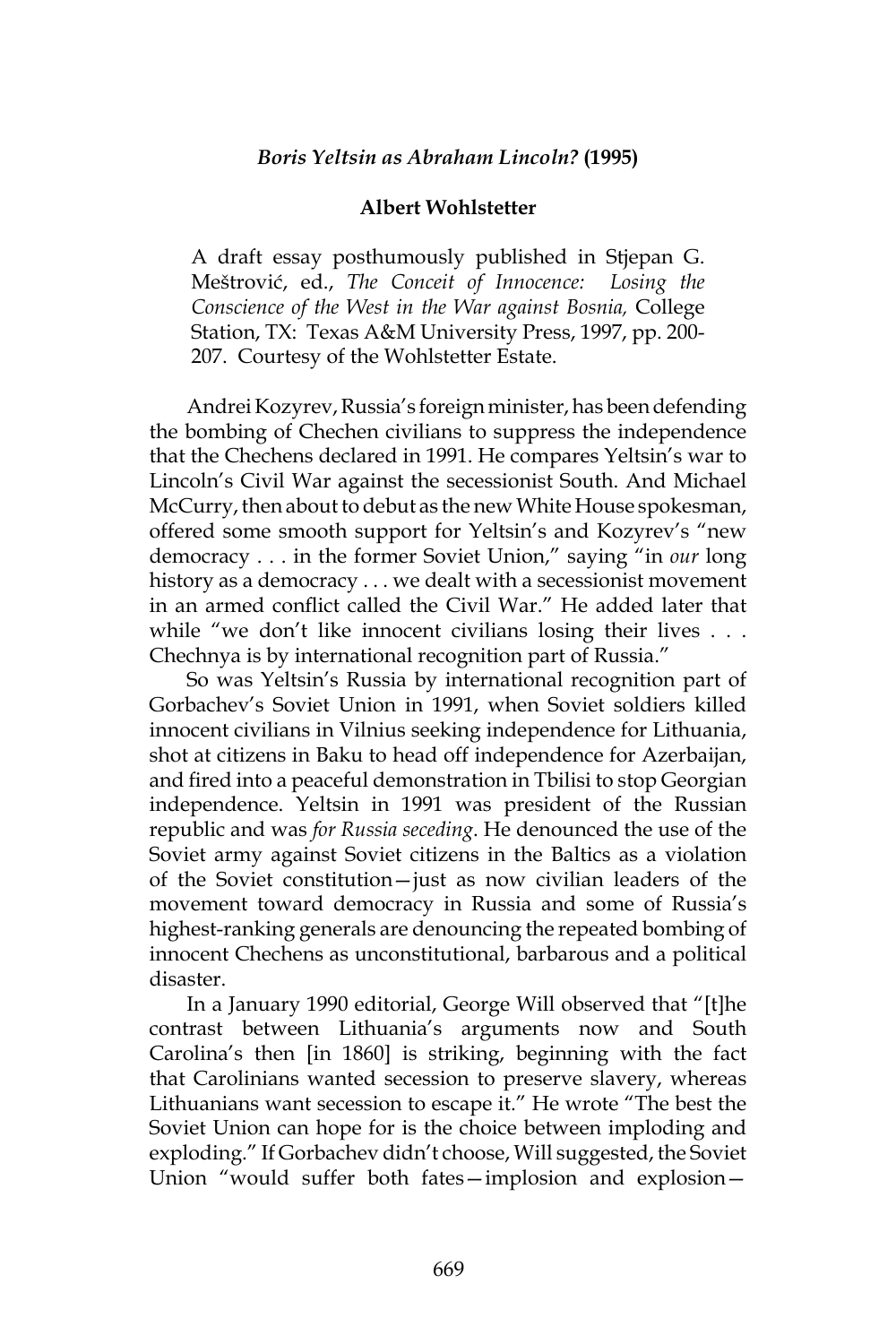simultaneously." The same might be said for Russia and Yeltsin today. Unfortunately, Western policies, by encouraging both internal repression and external expansion, make both fates more likely.

Secretary of State Warren Christopher's immediate reaction to the bombing and shelling of Chechen civilians was to express "sympathy" for Yeltsin—the bombardier. He had only "done what he had to do to prevent [Chechnya] from breaking away." He was as "restrained as [he] could be." *In 1995, as in 1991, West European and U.S. leaders are blindly resolved to preserve the integrity of states whose subjects have to be bombed into subjection.* Western leaders expressing pious concerns about the killing of Chechen innocents resisting Russian domination cannot escape all responsibility for it if they insist on Russia's unconditional right to keep the Chechens in subjection.

So, while Bill Clinton and Warren Christopher are saying it's an "internal affair" for Russia, Russian democrats and some top Russian generals are saying that, in the days of instant global television, no slaughter of innocent civilians is an internal affair.

The situation in Chechnya, a place that Boris Yeltsin vows to cleanse of "gangsters"—using the word broadly enough to apply to any Chechen who resists—is an affair that is neither local nor confined to Russia. Its ramifications extend far beyond Chechnya, to other Russian republics and to now-independent former Soviet republics (FSRs) where Yeltsin and Kozyrev have been using the latest incarnation of the KGB, as well as Russian troops acting as "peacekeepers," to stir up ethnic conflicts that drive civilians on all sides from their homes and leave Russian troops in place, frequently on former Soviet military bases. Yeltsin's assaults on Chechnya and the FSRs, moreover, are closely related to Milosevic's cleansing of non-Serbs from former Yugoslav republics and from Kosovo, an internal part of Serbia seized in 1913, to which two U.S. administrations have inconsistently issued a guarantee against Serbian attack.

Milosevic was the only European head of state who sent a letter of congratulations to the plotters of the August 1991 coup in the Soviet Union. Yeltsin, who was at the top of the plotters' hit list, denounced Milosevic's barbarism; in April 1992 Yeltsin joined the U.S. in voting for UN sanctions against Serbia for its seizure of land and "forcible expulsions" designed to "change the ethnic composition of the population" of Bosnia and its "continued expulsion of non-Serb civilians" from Croatia. There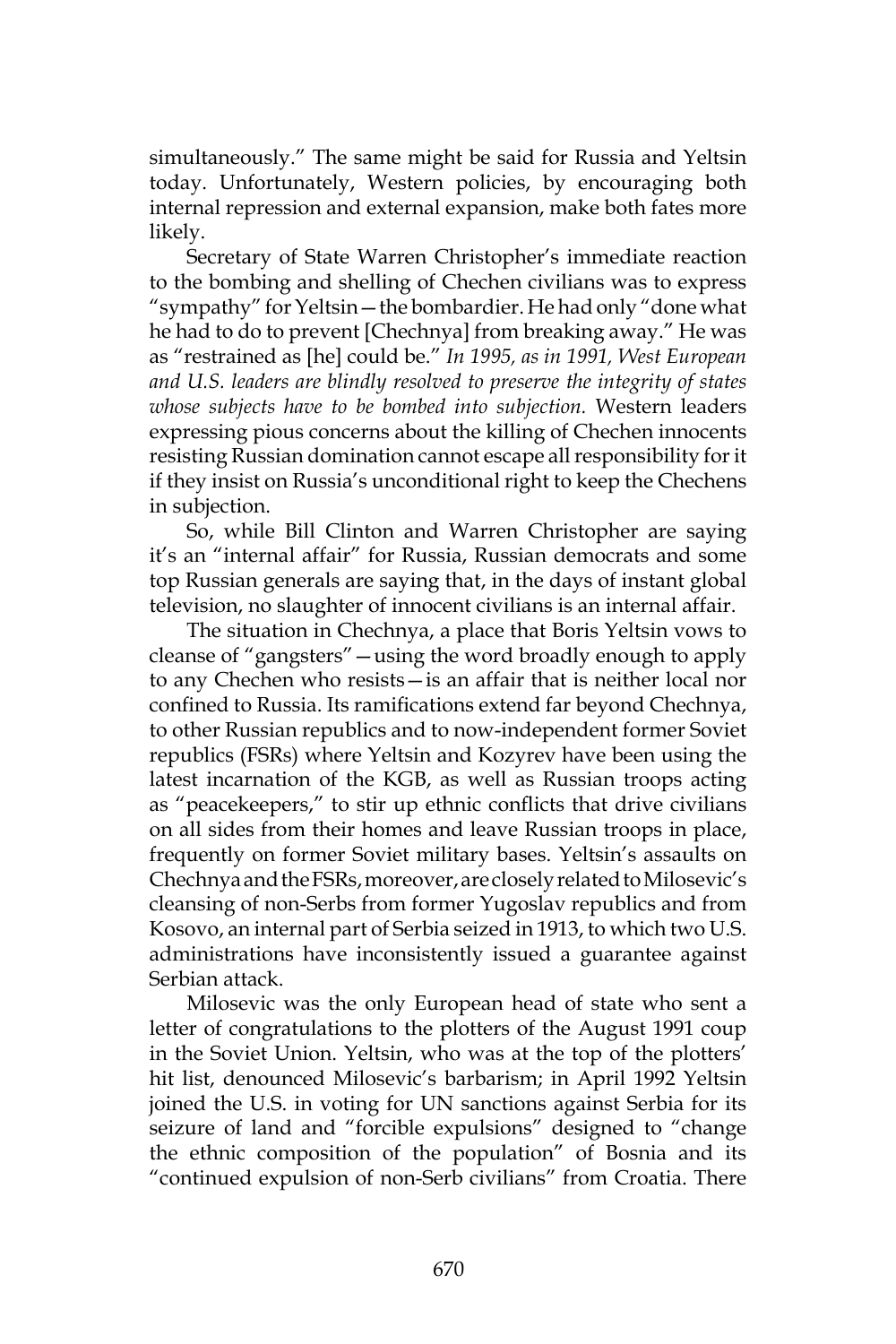was no doubt about the source of the genocidal aggression. But the steady retreat of Western mediators from even a show of enforcing the sanctions against Serbia that prohibit Serbia's continued reinforcement and resupply of its proxies in Bosnia and Croatia, taught Yeltsin and Kozyrev they could answer Russian critics of their Western bias against asserting Russian interests in East Europe and the FSRs by adopting the critics' own program of Great Russian expansion — and still could be "Western." Until late in the assault on Chechnya, U.S. and other Western leaders have largely ignored fears of Russia expressed by the newly independent states and some Russian republics. And Western "mediation" has helped Milosevic create a Greater Serbia.

Russia soon became the most overt supplier of the tools of war that Serbia was sending to its proxies in Bosnia and Croatia. By the summer of 1994 Yeltsin and Kozyrev had announced that Russia had no international borders other than those of the former Soviet Union; and they have made clear that Russia's sphere of interest extends to its "near abroad" and beyond that—even to Bosnia and Croatia, which have never been in Moscow's sphere of interest. Milosevic's Greater Serbia had become the model for the Greater Russia of Yeltsin and Kozyrev.

In fact, the assault on Chechnya resembles in detail Milosevic's 1991 assault on Croatia: for example, his use of fifth columns and paramilitary and military forces from Serbia (initially in disguise and then used openly to "separate" the combatants); the bombing into rubble of hospitals and other buildings in Croatian towns like Vukovar; brazenly silly claims that it was the victims who were bombing and shelling their own women and children and their own slender means of defense; the offer of cease-fires as a means of disarming the victims; and, above all, the use of terror to drive out the population of strategic towns. All to be repeated in Bosnia.

For some time now, Russia, as a member of the Contact Group, has surpassed the Europeans in openly supporting a confederation of Serbia with its proxies. The confederation would make sure that a heavily-armed Serbia will continue after the Contact Group "peace" to send soldiers and war materials to complete the creation of a contiguous Greater Serbia at the expense of Bosnia and Croatia, which the Contact Group persists in trying to deprive of arms.

Western governments supported Gorbachev against Yeltsin in the years leading up to the August coup, just as they now back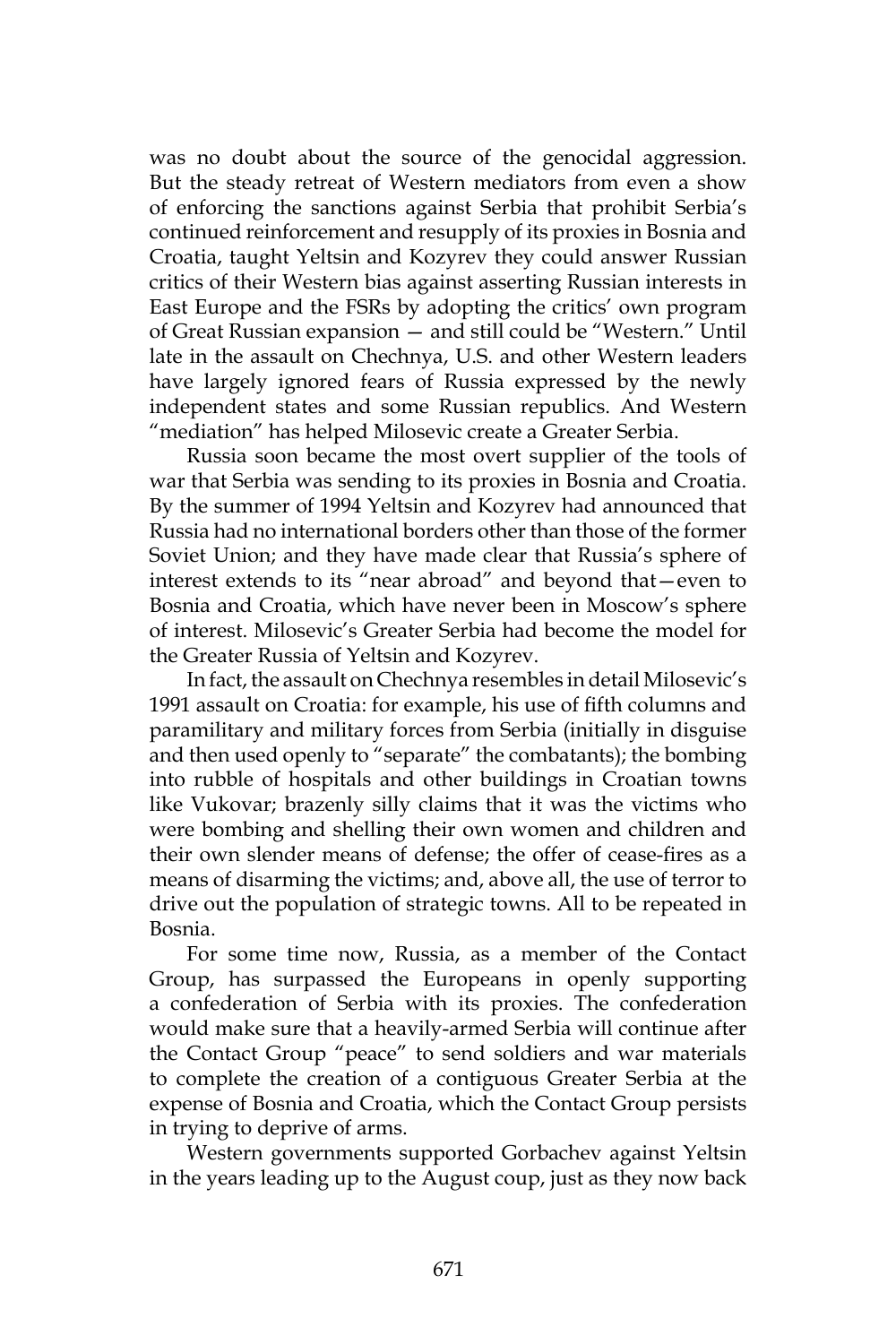Yeltsin against any alternative. But they are mistaken now, just as they were then, to support an individual rather than a path of evolution towards democracy, free markets and conformity to international norms banning the seizure of territory by force and genocidal attacks on civilians. Western policy makes it more likely that Russia will keep moving in the wrong direction.

The expansion of Russian control and influence in its near and not-so-near abroad has dire implications for the future of democracy and free markets in Russia, as well as in the FSRs, and for the future of Russia as a trustworthy "partner" for peace and for arms control agreements. In fact, the "new democracy . . . in the former Soviet Union" referred to by McCurry—unlike that of Lincoln—has yet to come into being. Russia has a long way to travel to reach a democratic government with the checks and balances of a parliament, presidency and judiciary under the rule of law. Yeltsin has himself said that "Russia comprehends democracy poorly…. In our history, it has been all or nothing. Either revolutionary anarchy or a ruthless regime."

It's most unlikely that Yeltsin's repeated bombardments interlaced with pledges to stop bombing civilians in Grozny and surrounding villages indicate that he is not in charge—that General Pavel Grachev, the defense minister, has repeatedly surprised Yeltsin by disobeying the orders to stop. Yeltsin can hardly have been repeatedly surprised in Chechnya, as some pundits suggest; the attacks appeared in Russian media as well as on CNN International. In Yeltsin's October 1993 confrontation with the parliament, it was Yeltsin who ordered Grachev to bring tanks into Moscow to use against parliament. And it was a reluctant Grachev whom Yeltsin describes as hostage to the " deeply democratic slogan" that "the army is outside politics."<sup>1</sup>

Yeltsin made his narrow escape in that confrontation with the Supreme Soviet by, he says, "formally . . . violating the constitution, going the route of anti-democratic measures and dispersing the parliament, all for the sake of establishing democracy and the rule of law in the country, while the parliament was defending the constitution in order to overthrow the lawfully elected president." Yeltsin applies his doubts about parliaments much more widely than to the Supreme Soviet, the congress conceived by Gorbachev. He doesn't think much of the "bandits, fascists and criminals" who make up the Supreme Soviet. He says, with heavy sarcasm, that, bad as it is, it is no "freak in the wonderful family of parliaments of the world." His doubts extend to the U.S. Congress: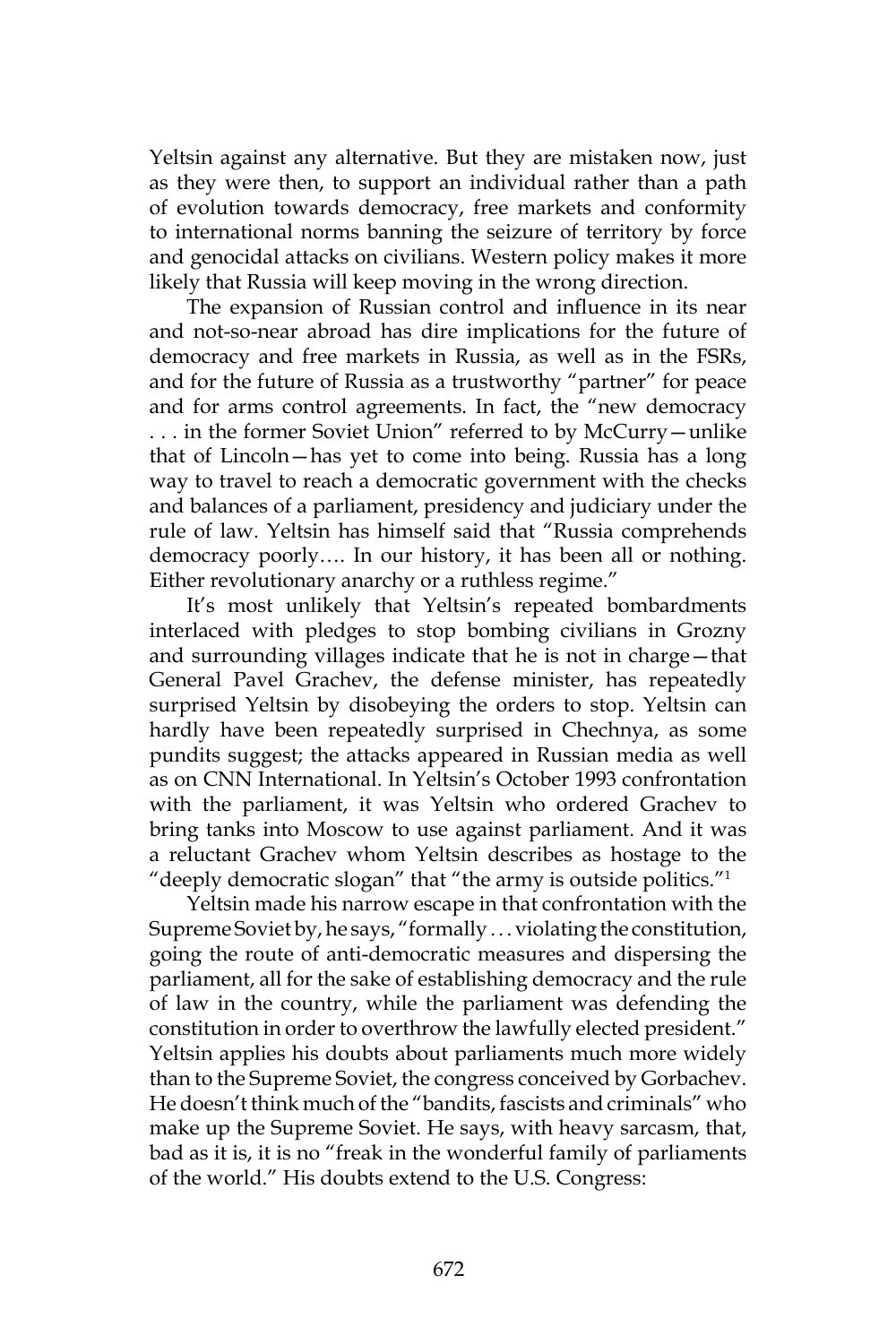The word *congressman*, *deputy*, or *senator* in various languages is not surrounded by such a glowing halo. We have only to recall Mark Twain to realize that this elected body has long been associated in the minds of Western people with corruption, official sloth, and an inflated and empty self-importance . . . constantly beset with scandals and exposés.

## But Yelstin is no humorist.

His low opinion of the present Russian parliament—on which the West relies for ratifying extensions of the Anti-Ballistic Missile (ABM) Treaty, the Strategic Arms Reduction Talks (START) Treaty, etc.—exceed his contempt for the parliament that ratified the original treaties. *Yeltsin says that the latter—Congress's dedicated arms controllers will be interested to learn—was only "feigning advocacy for disarmament [and] peace throughout the world. The present one is "not even pretending to pass itself off as peaceloving, as its predecessor in the era of Communist stagnation had done."* None of this qualifies Russia as a believable NATO "partner for peace." Nor as a trustworthy signatory of new treaties on strategic arms and strategic defense. Nor as a credibly impartial member of a group working out a "just and lasting peace" in the Balkans.

In the Balkans, the American, British, French, German and Russian leaders of the five-nation Contact Group have been trying to compel the acceptance of their continually changing "take it or leave it" "peace" plan. Jimmy Carter, after three and a half years of Serbian ethnic cleansing, has made a breakthrough, we are told, and the State Department has joined him in pressing Bosnians and Croats to accept. Meanwhile, the Krajina Serbs in Croatia continue to punctuate Carter's "cease-fire" with crossborder attacks violating Bosnian and Croatian sovereignty, and have just stated that their next step will be to unite with the Serbs in Bosnia and, as a step after that, with Serbia itself.

That just happens to be the Contact Group's deliberately obscure "peace plan." It would create a contiguous Greater Serbia. And that, as any fine-grained analysis of the thoroughly mixed demography shows, means "cleansing" the area of non-Serbs, severing Croatia, and breaking Bosnia into a half dozen islands under Serbian siege with no defendable connection with each other or with the outside world of trade and investment they need to survive. It would mean increased forced migrations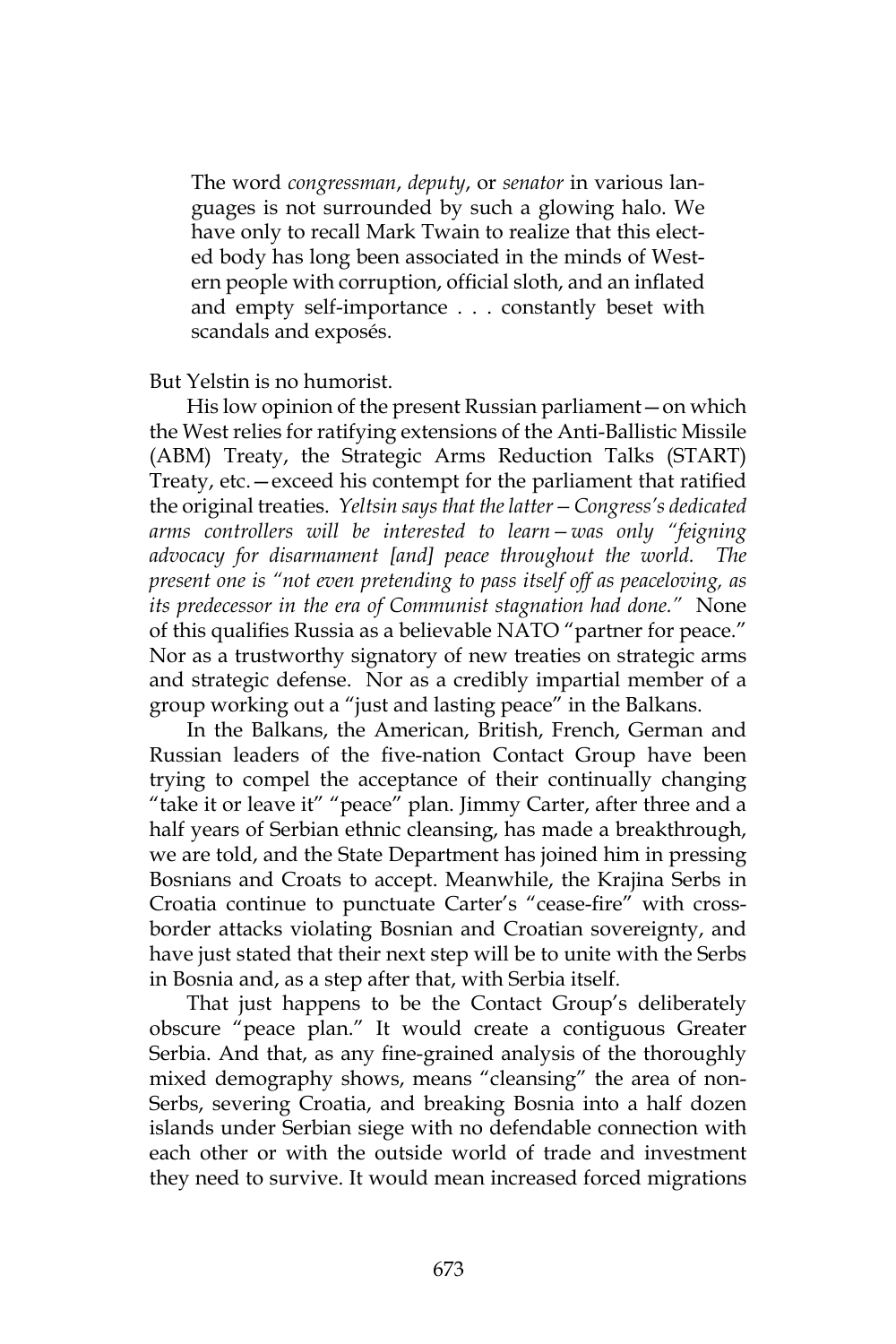and civil disorder in a Europe whose imperial past has left its populations irrevocably impure. The overreaching of Eurocrats, who confidently expected to "solve" the Balkan problem quickly, has already revived old antagonisms among the members of the new "united" Europe and has bitterly divided the Atlantic Alliance.

Ideas for a NATO expanded to the east by the inclusion of Russia as a "Partner for Peace" as well as the East European and former Soviet republics appear mutually incompatible rather than merely Utopian. It is a resurgent, expansive Russia from whom these FSRs and former members of the Warsaw Pact need protection.

The last five years of European and American policy for southeast and east central Europe and for the Former Soviet Republics have resulted in both implosion and explosion—neither peace nor containment. *It is time for a basic reassessment of policy for the world emerging from the fall of the Communist dictatorships.*

The new Congress is taking as part of its first order of business hearings for a "Peace Powers Act of 1995" to replace the War Powers Resolution. It will cast a critical eye on the wild growth of "peacekeeping" where there is no peace to keep. What most urgently needs consideration, based on Balkan recent history, is the assurance that no American forces will be used in peacekeeping operations inconsistent with the UN Charter and the Convention Against Genocide: that they will not be used to consolidate a country's hold on territory seized by violence; that they will not facilitate the cleansing from that territory of any ethnic group; and that American forces will be able to achieve a clearly defined political objective and to defend themselves without fear of veto by any country supporting the aggressor. Congress should also consider imposing constraints on the billions of dollars now used, directly or by way of international organizations such as the International Monetary Fund or the World Bank, to support "peacekeeping" operations by other countries which do not meet the above criteria.

In hearings on a "Bosnia and Herzegovina Self-Defense Act," Congress will review the increasingly zany political arguments advanced by the Mitterrand and Major governments for continuing an arms embargo that never validly applied to Bosnia since it violates the inherent rights of Bosnia, a recognized, independent member of the UN, to receive arms for its self-defense. The Clinton administration, at its outset, strongly opposed the embargo, but characteristically reversed itself under European pressure, just